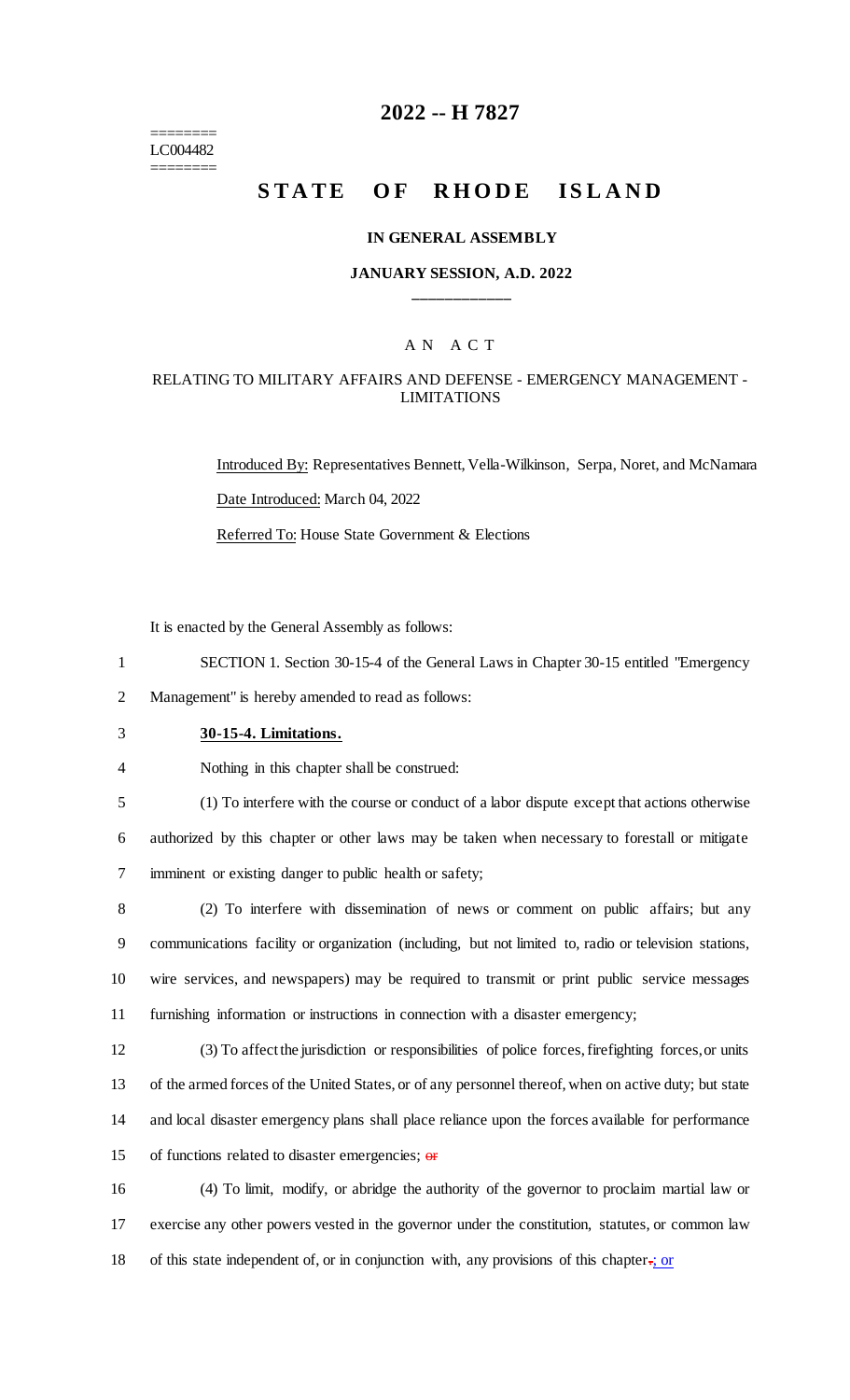- (5) To allow for any contract that causes a property to be used in a manner that is in
- 2 violation of municipal zoning ordinance(s), unless the chief executive officer of the city or town in
- which the property is located is provided advanced notice of the contract and the option to be added
- to the contract as a third-party beneficiary, providing the city or town:
- (i) The right, but not the obligation, to enforce rights, remedies, powers and privileges
- under the contract; and
- (ii) Compensation amounting to three percent (3%) of the total consideration of the
- contract; provided, however, that the city or town shall not be obligated to use such compensation
- to mitigate the impact of the use of the property.
- SECTION 2. This act shall take effect upon passage.

#### ======== LC004482 ========